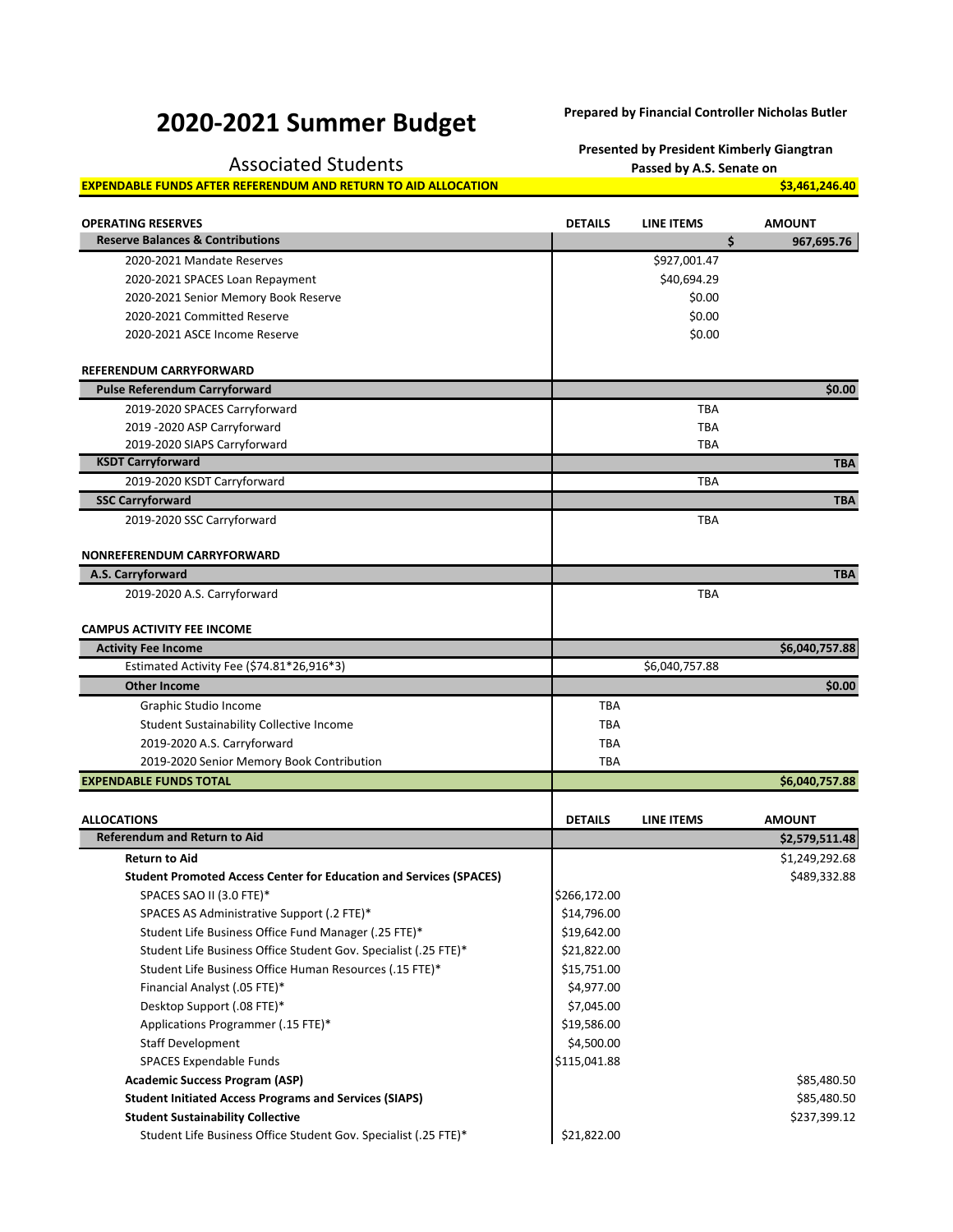| Desktop Support (.03 FTE)*                                            | \$2,642.00     |            |                |
|-----------------------------------------------------------------------|----------------|------------|----------------|
| SAOII-Advisor (.25 FTE)*                                              | \$21,134.00    |            |                |
| Student Life Business Office Human Resources (.15 FTE)*               | \$15,751.00    |            |                |
| Applications Programmer (.1 FTE)*                                     | \$13,057.00    |            |                |
| SSC Expendable Funds                                                  | \$162,993.12   |            |                |
| KSDT (\$1.10 x 26,916 x 3)                                            |                |            | \$88,822.80    |
| Advisor (.2 FTE)*                                                     | \$16,907.00    |            |                |
| Public Events Manager Senior (.1 FTE)*                                | \$10,645.00    |            |                |
| <b>KSDT Expendable Funds</b>                                          | \$61,270.80    |            |                |
| College Councils (\$.65 x 26,916 x 3)                                 |                |            | \$52,486.20    |
| UCSA Membership (\$1.10 x 26,916 x 3)                                 |                |            | \$88,822.80    |
| <b>Alternative Media and Student Services</b>                         |                |            | \$202,394.00   |
| Graphic Studio Manager (1.0 FTE)*                                     | \$105,284.00   |            |                |
| Sr. Graphic Artist (1.0 FTE)*                                         | \$97,110.00    |            |                |
| <b>EXPENDABLE FUNDS AFTER REFERENDUM AND RETURN TO AID ALLOCATION</b> |                |            | \$3,461,246.40 |
|                                                                       |                |            |                |
| <b>ALLOCATIONS</b>                                                    | <b>DETAILS</b> | LINE ITEMS | <b>AMOUNT</b>  |
| <b>Career Employees</b>                                               |                |            | \$915,853.00   |
| <b>AS Administrative</b>                                              |                |            | \$459,999.00   |
| Buisness Manager (0.5 FTE)                                            | \$41,332.00    |            |                |
| Applications Programmer (.75 FTE)*                                    | \$97,604.00    |            |                |
| Desktop Support (.21 FTE)*                                            | \$18,492.00    |            |                |
| SAO III Supervisor (1.0 FTE)*                                         | \$95,458.00    |            |                |
| Graphic Studio Artist(1.0 FTE)*                                       | \$101,434.00   |            |                |
| AS Executive Assistant(.8 FTE)*                                       | \$59,183.00    |            |                |
| SAO II A.S. Advisor (.55 FTE)*                                        | \$46,496.00    |            |                |
| <b>Student Life Business Office</b>                                   |                |            | \$188,945.00   |
| Student Government Specialist (.5 FTE)*                               | \$43,643.00    |            |                |
| Student Organization Fund Manager (.25 FTE)*                          | \$19,642.00    |            |                |
| Student Organization Fund Manager (.5 FTE)*                           | \$42,052.00    |            |                |
| Student Government and Organizations Specialist (.5 FTE)*             | \$37,723.00    |            |                |
| Human Resources (.2 FTE)*                                             | \$21,001.00    |            |                |
| Financial Analyst (.25 FTE)*                                          | \$24,884.00    |            |                |
| <b>University Events Office</b>                                       |                |            | \$266,909.00   |
| Public Events Manager Principal (0.7 FTE)*                            | \$88,180.00    |            |                |
| Public Events Manager Senior (1.0 FTE)*                               | \$82,930.00    |            |                |
| Public Events Manager Senior (.9 FTE)*                                | \$95,799.00    |            |                |
| <b>EXPENDABLE FUNDS AFTER CAREER EMPLOYEES</b>                        |                |            | \$2,545,393.40 |
| <b>Office of the President</b>                                        |                |            | \$71,550.00    |
| <b>Office of the President</b>                                        |                |            | \$1,350.00     |
| Initiatives                                                           | \$500.00       |            |                |
| <b>Outreach and Marketing</b>                                         | \$250.00       |            |                |
| Travel                                                                | \$500.00       |            |                |
| Operating                                                             | \$100.00       |            |                |
| <b>Office of Student Advocacy</b>                                     |                |            | \$1,400.00     |
| <b>Operating Funds</b>                                                | \$300.00       |            |                |
| <b>Outreach and Marketing</b>                                         | \$300.00       |            |                |
| Leadership Development                                                | \$800.00       |            |                |
| <b>Office of College Affairs</b>                                      |                |            | \$30,900.00    |
| Mixers (3)                                                            | \$0.00         |            |                |
| <b>College Council Visits</b>                                         | \$120.00       |            |                |
| <b>Council Peer Meetups</b>                                           | \$0.00         |            |                |
| Operating                                                             | \$150.00       |            |                |
| Sun God Kits                                                          | \$0.00         |            |                |
| Marketing                                                             | \$130.00       |            |                |
| All Council Retreat                                                   | \$0.00         |            |                |
| Programming                                                           | \$500.00       |            |                |
|                                                                       |                |            |                |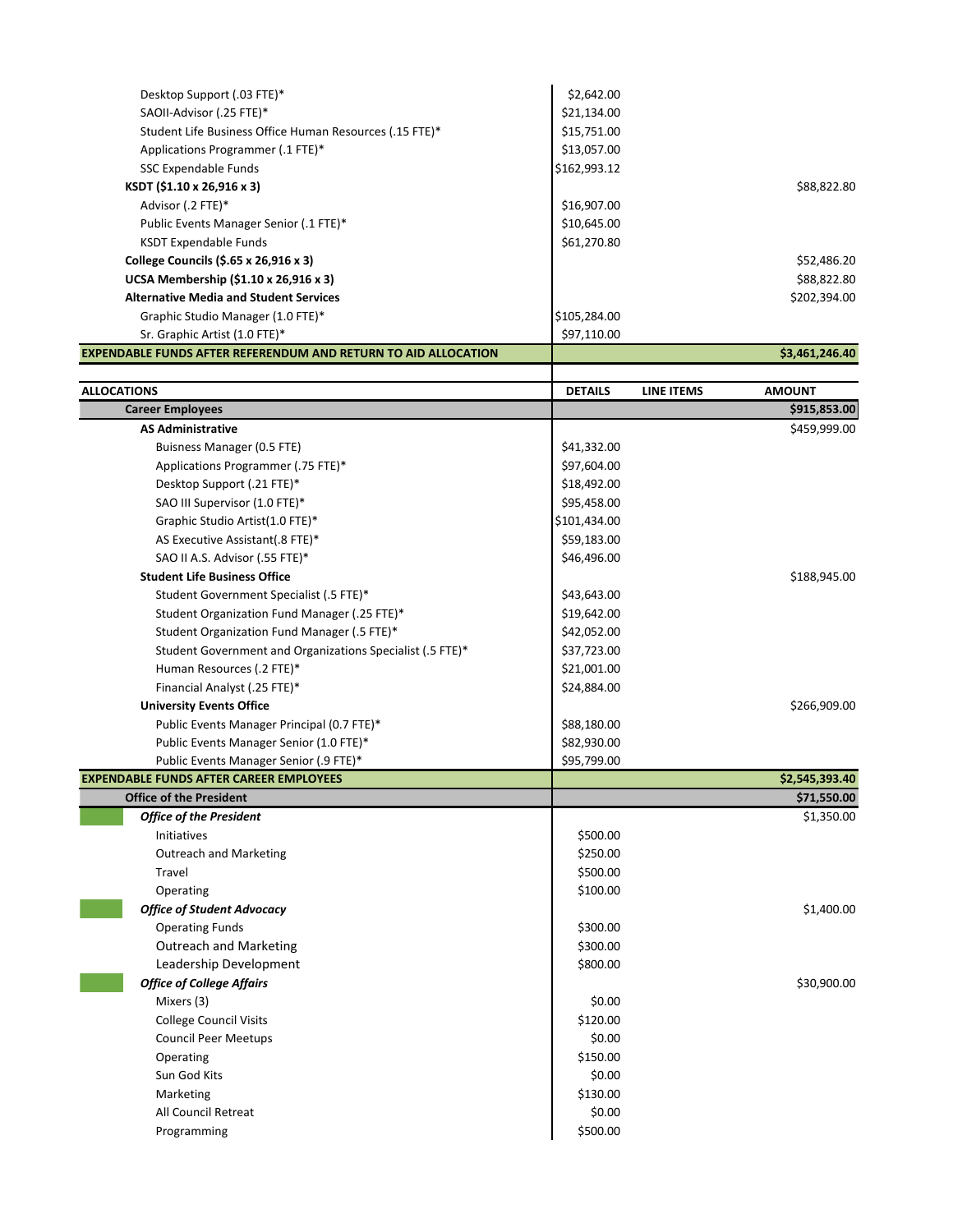| Leadership Development                             | \$0.00       |                |
|----------------------------------------------------|--------------|----------------|
| Know Your Councils                                 | \$0.00       |                |
| Muir Musical                                       | \$30,000.00  |                |
| <b>Office of Academic Affairs</b>                  |              | \$1,500.00     |
| Programming                                        | \$1,000.00   |                |
| Marketing                                          | \$500.00     |                |
| <b>Office of Food and Housing Resources</b>        |              | \$6,400.00     |
| Marketing                                          | \$200.00     |                |
| Programming                                        | \$2,000.00   |                |
| Outreach                                           | \$1,000.00   |                |
| Initatives and Projects                            | \$3,000.00   |                |
| <b>Supplies</b>                                    | \$200.00     |                |
| <b>Triton Food Pantry</b>                          |              | \$30,000.00    |
| Operations                                         | \$30,000.00  |                |
| <b>Office of Transportation and Transformation</b> |              | \$1,400.00     |
| Operating                                          | \$0.00       |                |
| Programming                                        | \$800.00     |                |
| Travel                                             | \$0.00       |                |
| Leadership Development                             | \$0.00       |                |
| <b>Holiday Airport Shuttle</b>                     | \$0.00       |                |
| Grocery Shuttle                                    | \$0.00       |                |
| Marketing                                          | \$600.00     |                |
| <b>Office of Campus Affairs</b>                    |              | \$1,237,995.00 |
| <b>Office of Campus Affairs</b>                    |              | \$3,900.00     |
| A.S. Retreat                                       | \$900.00     |                |
| A.S. Student Engagement                            | \$2,500.00   |                |
| A.S. Visibility                                    | \$0.00       |                |
| Town Halls (8)                                     | \$0.00       |                |
| Office Development                                 | \$0.00       |                |
| AS Leadership Symposium                            | \$0.00       |                |
| Initiatives                                        | \$0.00       |                |
| Leadership Development                             | \$0.00       |                |
| Marketing and Outreach                             | \$0.00       |                |
| A.S. Fellowship                                    | \$500.00     |                |
| Triton Dine (3)                                    | \$0.00       |                |
| <b>Office of Concerts and Events</b>               |              | \$1,160,700.00 |
| Sun God Festival                                   | \$780,000.00 |                |
| Sun God Festival Contingency                       | \$20,000.00  |                |
| <b>Music Licensing Fees</b>                        | \$12,000.00  |                |
| Horizon                                            | \$140,000.00 |                |
| <b>Fall Online Events</b>                          | \$100,000.00 |                |
| <b>Special Events</b>                              | \$40,000.00  |                |
| Bear Gardens (3)                                   | \$48,000.00  |                |
| Bear Garden Senior Sendoff                         | \$16,000.00  |                |
| Marketing                                          | \$3,500.00   |                |
| Leadership Development                             | \$1,200.00   |                |
| Office of Equity, Diversity, and Inclusion         |              | \$57,245.00    |
| <b>Outreach and Marketing</b>                      | \$300.00     |                |
| Leadership Development                             | \$150.00     |                |
| MLK Jr. Day                                        | \$0.00       |                |
| Conferences/Collaboration                          | \$50,000.00  |                |
| <b>UCSD Cultural Celebration</b>                   | \$6,200.00   |                |
| Programming                                        | \$550.00     |                |
| Operating                                          | \$45.00      |                |
| <b>Women's Commission</b>                          |              | \$150.00       |
| Programming and Operating                          | \$150.00     |                |
| Centenial Celebration of the 19th Amendment        | \$0.00       |                |
|                                                    |              |                |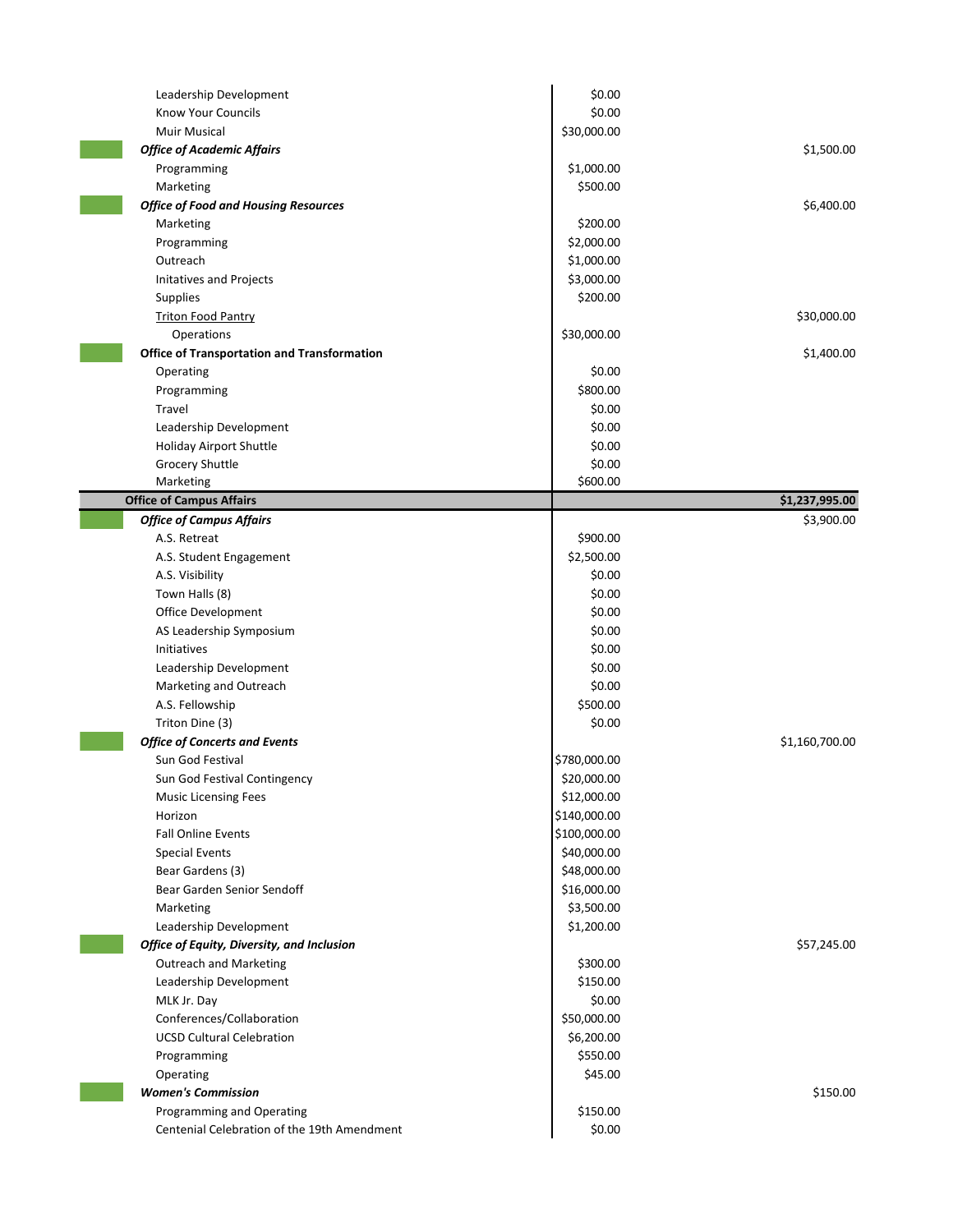| Take Back the Night                                 | \$0.00      |             |              |
|-----------------------------------------------------|-------------|-------------|--------------|
| Marketing                                           | \$0.00      |             |              |
| Tritons for Equity, Diversity, and Inclusion (TEDI) |             |             | \$0.00       |
| Programming                                         | \$0.00      |             |              |
| Marketing and Outreach                              | \$0.00      |             |              |
| <b>Office of Environmental Justice Affairs</b>      |             |             | \$1,200.00   |
| Outreach                                            | \$100.00    |             |              |
| Marketing                                           | \$500.00    |             |              |
| Leadership Development                              | \$150.00    |             |              |
| Initiatives and Projects                            | \$150.00    |             |              |
| Sustainability Investments                          | \$200.00    |             |              |
| Programming                                         | \$100.00    |             |              |
| <b>Office of Spirit &amp; Athletics</b>             |             |             | \$3,000.00   |
| <b>Promotional Items</b>                            | \$0.00      |             |              |
| Outreach                                            | \$2,000.00  |             |              |
| <b>Operations and Marketing</b>                     | \$600.00    |             |              |
| Events                                              | \$400.00    |             |              |
| Bear Garden                                         | \$0.00      |             |              |
| <b>Tritons Rising</b>                               | \$0.00      |             |              |
| <b>Office of Health and Wellness</b>                |             |             | \$11,800.00  |
| Marketing                                           | \$2,000.00  |             |              |
| Initatives and Projects                             | \$4,500.00  |             |              |
| Thrive Reform                                       | \$0.00      |             |              |
| Programming                                         | \$3,500.00  |             |              |
| Outreach/Awareness/Advocacy                         | \$0.00      |             |              |
| Operating                                           | \$1,800.00  |             |              |
| <b>Office of Finance and Resources</b>              |             |             | \$184,115.00 |
| <b>Office of Finance and Resources</b>              |             |             | \$700.00     |
| Marketing                                           | \$300.00    |             |              |
| Operating                                           | \$400.00    |             |              |
| Leadership Development                              | \$0.00      |             |              |
| Initiatives                                         | \$0.00      |             |              |
| <b>Office of Student Organizations</b>              |             |             | \$136,665.00 |
| Operating                                           | \$200.00    |             |              |
| Marketing                                           | \$150.00    |             |              |
| <b>Staff Development</b>                            | \$100.00    |             |              |
| <b>Student Org Operating Unallocated</b>            | \$10,000.00 |             |              |
| Student Org Programming Unallocated                 |             | \$75,000.00 |              |
| <b>Fall Quarter</b>                                 | \$75,000.00 |             |              |
| <b>Winter Quarter</b>                               | \$0.00      |             |              |
| <b>Spring Quarter</b>                               | \$0.00      |             |              |
| Tournament and Competition Unallocated              |             | \$20,000.00 |              |
| Fall Quarter                                        | \$20,000.00 |             |              |
| Winter Quarter                                      | \$0.00      |             |              |
| Spring Quarter                                      | \$0.00      |             |              |
| Sports Club                                         | \$10,000.00 |             |              |
| Media Services Payment                              | \$8,000.00  |             |              |
| <b>Funding Guides</b>                               | \$300.00    |             |              |
| <b>BBQ Rentals</b>                                  | \$3,000.00  |             |              |
| Performance Agreements                              | \$4,000.00  |             |              |
| CSI Poster Room                                     | \$815.00    |             |              |
| <b>Student Org Funding Seminars</b>                 | \$0.00      |             |              |
| All Campus Transfer Association (ACTA)              |             | \$3,500.00  |              |
| Programming and Operating                           |             |             |              |
|                                                     | \$2,500.00  |             |              |
| <b>Village Hangouts</b>                             | \$0.00      |             |              |
| <b>Transfer Graduation</b>                          | \$0.00      |             |              |
| Dinner & A Movie                                    | \$0.00      |             |              |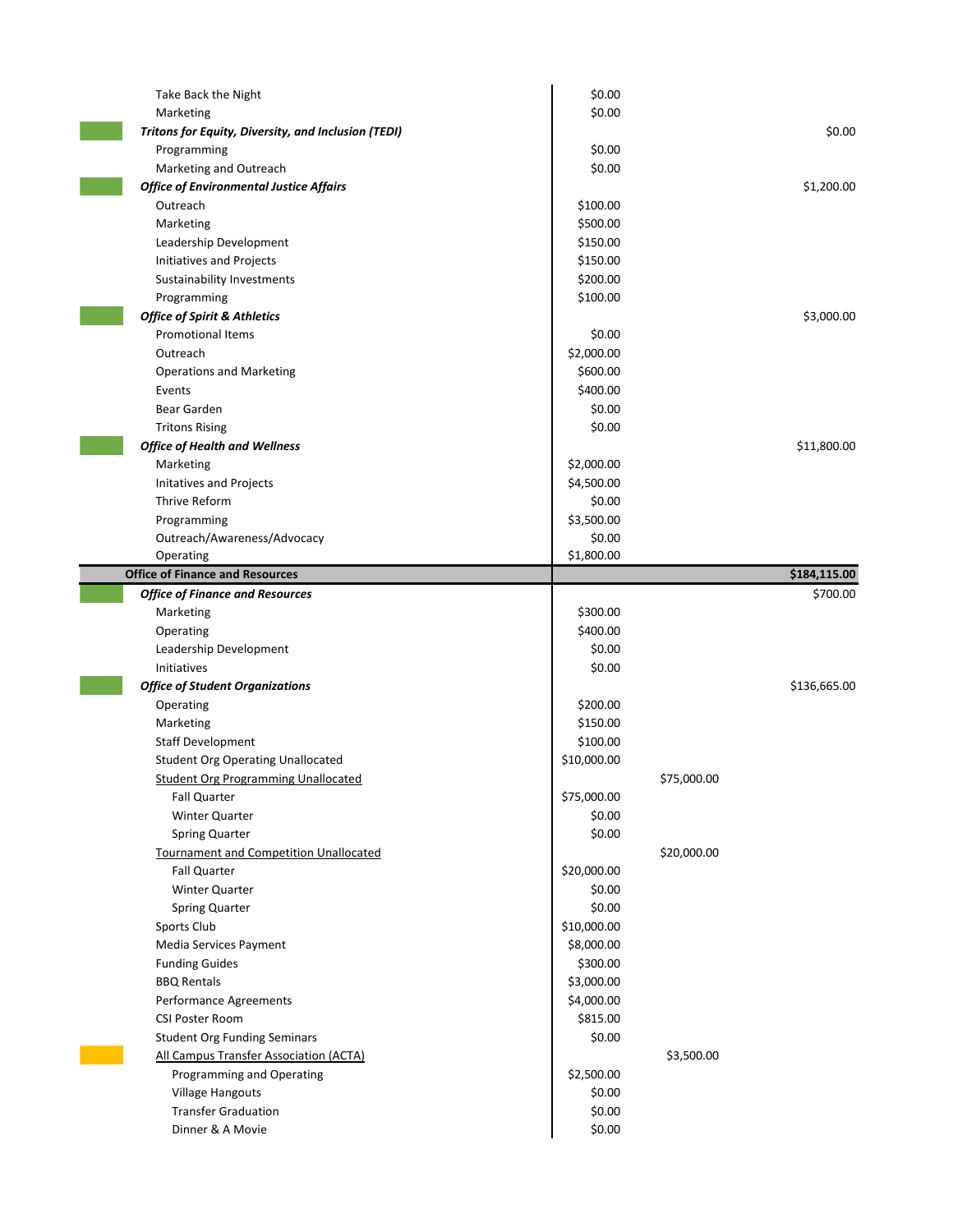| Capital Improvements                            | \$0.00                 |              |  |
|-------------------------------------------------|------------------------|--------------|--|
| <b>Transfer Tuesdays</b>                        | \$0.00                 |              |  |
| Outreach and Promotion                          | \$500.00               |              |  |
| Workshops                                       | \$0.00                 |              |  |
| Leadership Development                          | \$500.00               |              |  |
| All Campus Commuter Board (ACCB)                |                        | \$1,600.00   |  |
| Social Power Hours (12)                         | \$0.00                 |              |  |
| Outreach and Promotion                          | \$500.00               |              |  |
| Workshops                                       | \$0.00                 |              |  |
| <b>Commuter Collaborations</b>                  | \$0.00                 |              |  |
| Dinner & A Movie                                | \$0.00                 |              |  |
| Breakfast at the Loop (6)                       | \$0.00                 |              |  |
| Programming                                     | \$1,000.00             |              |  |
| Marketing                                       | \$100.00               |              |  |
| <b>Townhall Events</b>                          | \$0.00                 |              |  |
| Leadership Development                          | \$0.00                 |              |  |
| Study Jams                                      | \$0.00                 |              |  |
| Mentorship Pilot Program                        | \$0.00                 |              |  |
| <b>Office of Enterprises and Services</b>       |                        | \$46,750.00  |  |
| A.S. Safe Rides                                 | \$36,000.00            |              |  |
| A.S. Safe Rides Reserve                         | \$2,000.00             |              |  |
| Operating                                       | \$2,000.00             |              |  |
| Senior Memory Book Marketing                    | \$750.00               |              |  |
| Initiatives                                     | \$0.00                 |              |  |
| Made to Order                                   | \$1,500.00             |              |  |
| Marketing                                       | \$2,500.00             |              |  |
| <b>Triton Television (TTV)</b>                  |                        | \$2,000.00   |  |
| Equipment                                       | \$0.00                 |              |  |
|                                                 |                        |              |  |
| <b>Studio Operations</b>                        | \$1,000.00             |              |  |
| Programming                                     | \$1,000.00             |              |  |
| <b>Office of External Affairs</b>               |                        | \$28,000.00  |  |
| <b>Office of External Affairs</b>               |                        | \$7,000.00   |  |
| Operating                                       | \$500.00               |              |  |
| Conferences                                     | \$500.00               |              |  |
| Outreach, Forums, Campaigns, Coalition-Building | \$5,000.00             |              |  |
| <b>Board Meetings</b>                           | \$0.00                 |              |  |
| Leadership Development                          | \$0.00                 |              |  |
| Board Retreat                                   | \$0.00                 |              |  |
| Triton Lobby Corp                               | \$1,000.00             |              |  |
| <b>AS Civic Engagement Office</b>               |                        | \$20,000.00  |  |
| <b>Tritons Vote</b>                             | \$13,500.00            |              |  |
| Travel                                          | \$0.00                 |              |  |
| Outreach                                        | \$3,000.00             |              |  |
| Marketing                                       | \$3,500.00             |              |  |
| <b>Office of Local Affairs</b>                  |                        | \$1,000.00   |  |
| Operations                                      | \$100.00               |              |  |
| Travel                                          | \$400.00               |              |  |
| Outreach                                        | \$300.00               |              |  |
| Programming, Intiatives, and Event              | \$200.00               |              |  |
| General                                         |                        | \$207,912.32 |  |
| <b>Senator Funds</b>                            |                        | \$14,000.00  |  |
| A.S. Open House                                 |                        | \$1,000.00   |  |
| <b>Centralized Senator Office Hours</b>         |                        | \$1,000.00   |  |
| A.S. Marketing                                  |                        | \$10,850.00  |  |
| <b>General Promotions</b>                       | \$7,500.00             |              |  |
| Events<br>Operating                             | \$500.00<br>\$1,000.00 |              |  |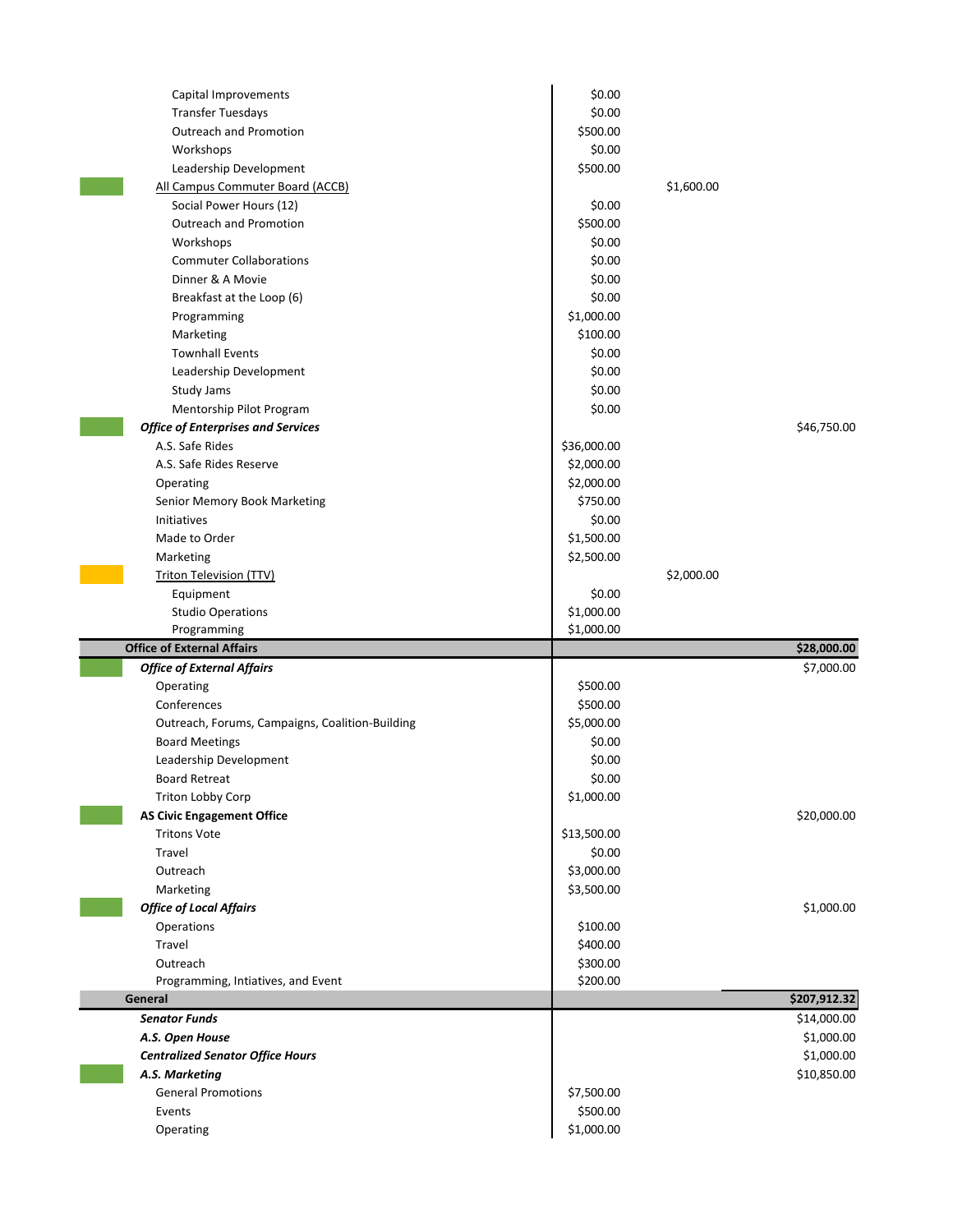| <b>Public Relations</b>                                                   | \$1,500.00  |              |
|---------------------------------------------------------------------------|-------------|--------------|
| <b>Fluffy Operations and Maintenance</b>                                  | \$350.00    |              |
| A.S. Elections                                                            |             | \$8,000.00   |
| <b>Mandate Reserve Contribution</b>                                       |             | \$173,062.32 |
| <b>Administration</b>                                                     |             | \$199,752.52 |
| <b>Administrative Supplies and Expenses</b>                               |             | \$26,830.00  |
| Graphics / Printing                                                       | \$500.00    |              |
| Telephone Equipment and Tolls                                             | \$500.00    |              |
| Mail Delivery (\$40 x 12 months)                                          | \$480.00    |              |
| Postage                                                                   | \$20.00     |              |
| Office Supplies                                                           | \$1,000.00  |              |
| <b>Business Cards</b>                                                     | \$2,500.00  |              |
| <b>Cart Maintenance</b>                                                   | \$1,900.00  |              |
| Computer Equipment                                                        | \$250.00    |              |
| A.S. Personnel Support                                                    | \$19,680.00 |              |
| <b>Administrative Student Salaries</b>                                    |             | \$156,422.52 |
| Graphic Artist (3 x \$13.77 x 20h x 35w)                                  | \$28,917.00 |              |
| Graphic Artist (3 x \$13.77 x 26h x 15w)                                  | \$16,110.90 |              |
| Sr. Graphic Artist (1 x \$14.28 x 20h x 35w)                              | \$9,996.00  |              |
| Sr. Graphic Artist (1 x \$14.28 x 29h x 15w)                              | \$6,211.80  |              |
| Mascot(2*\$13/hr*36 hr* 2 quarters)                                       | \$1,872.00  |              |
| Elections Manager (1 x \$13/hr* 12hr/wk*4 wk)                             | \$624.00    |              |
| Public Relations (2 x \$14 x 20h x 50w)                                   | \$28,000.00 |              |
| Front Desk Student Staff (1 x \$13 x 15h x 35w)                           | \$6,825.00  |              |
| Webmaster/Computer Programmer (1 x \$14.28 x 20h x 50w)                   | \$14,280.00 |              |
| SLBO Office Assistant (1 x \$13 x 20h x 40w)                              | \$10,400.00 |              |
| A.S. President's Assistant (1 x \$13 x 12h x 25w)                         | \$3,900.00  |              |
| Triton Food Pantry Lead Manager (1x13x12hx35w)                            | \$5,460.00  |              |
| Triton Food Pantry Manager (2 x\$13 x 12h x 35w)                          | \$10,920.00 |              |
| Triton Food Pantry Pop-Up Manager (1 x \$13 x 12h x 35w)                  | \$5,460.00  |              |
| Civic Engagement and Voter Registration Interns (1x \$13 x 12 hr x 30 wk) | \$4,680.00  |              |
| Student Salary Benefits (1.8%)                                            | \$2,765.82  |              |
| <b>Staff Development</b>                                                  |             | \$16,500.00  |
| Computer Programmer Development                                           | \$1,500.00  |              |
| Student Affairs Administrators (3)                                        | \$4,500.00  |              |
| <b>Administrative Assistant</b>                                           | \$1,500.00  |              |
| Graphic Studio Manager Development                                        | \$1,500.00  |              |
| Senior Artist Development                                                 | \$1,500.00  |              |
| <b>Graphic Artist Development</b>                                         | \$1,500.00  |              |
| <b>ASCE Professional Staff Development</b>                                | \$4,500.00  |              |
| <b>Cabinet and Senate Stipends</b>                                        |             | \$215,195.02 |
| <b>Cabinet Stipends</b>                                                   |             | \$85,200.00  |
| President (1 x \$300/wk x 42 wk)                                          | \$12,600.00 |              |
| Vice President Campus Affairs (1 x \$200/wk x 37wk)                       | \$7,400.00  |              |
| Vice President External Affairs (1 x \$200/wk x 37wk)                     | \$7,400.00  |              |
| Financial Controller (1 x \$200/wk x 37wk)                                | \$7,400.00  |              |
| Sr. AVP Concerts and Events (1 x \$150/wk x 36wk)                         | \$5,400.00  |              |
| Sr. AVP Student Organizations (1 x \$150/wk x 36wk)                       | \$5,400.00  |              |
| Sr. AVP Student Advocacy (1 x \$150/wk x 44wk)                            | \$6,600.00  |              |
| AVP Academic Affairs (1 x \$100/wk x 33wk)                                | \$3,300.00  |              |
| AVP Enterprises and Services (1 x \$100/wk x 33wk)                        | \$3,300.00  |              |
| AVP Equity, Diversity, and Inclusion (1 x \$100/wk x 33wk)                | \$3,300.00  |              |
| AVP Spirit and Athletics (1 x \$100/wk x 33wk)                            | \$3,300.00  |              |
| AVP College Affairs (1 x \$100/wk x 33wk)                                 | \$3,300.00  |              |
| AVP Local Affairs (1 x \$100/wk x 33wk)                                   | \$3,300.00  |              |
| AVP Food and Housing Resources (1 x \$100/wk x 33wk)                      | \$3,300.00  |              |
| AVP Transportation and Transformation (1 x \$100/wk x 33wk)               | \$3,300.00  |              |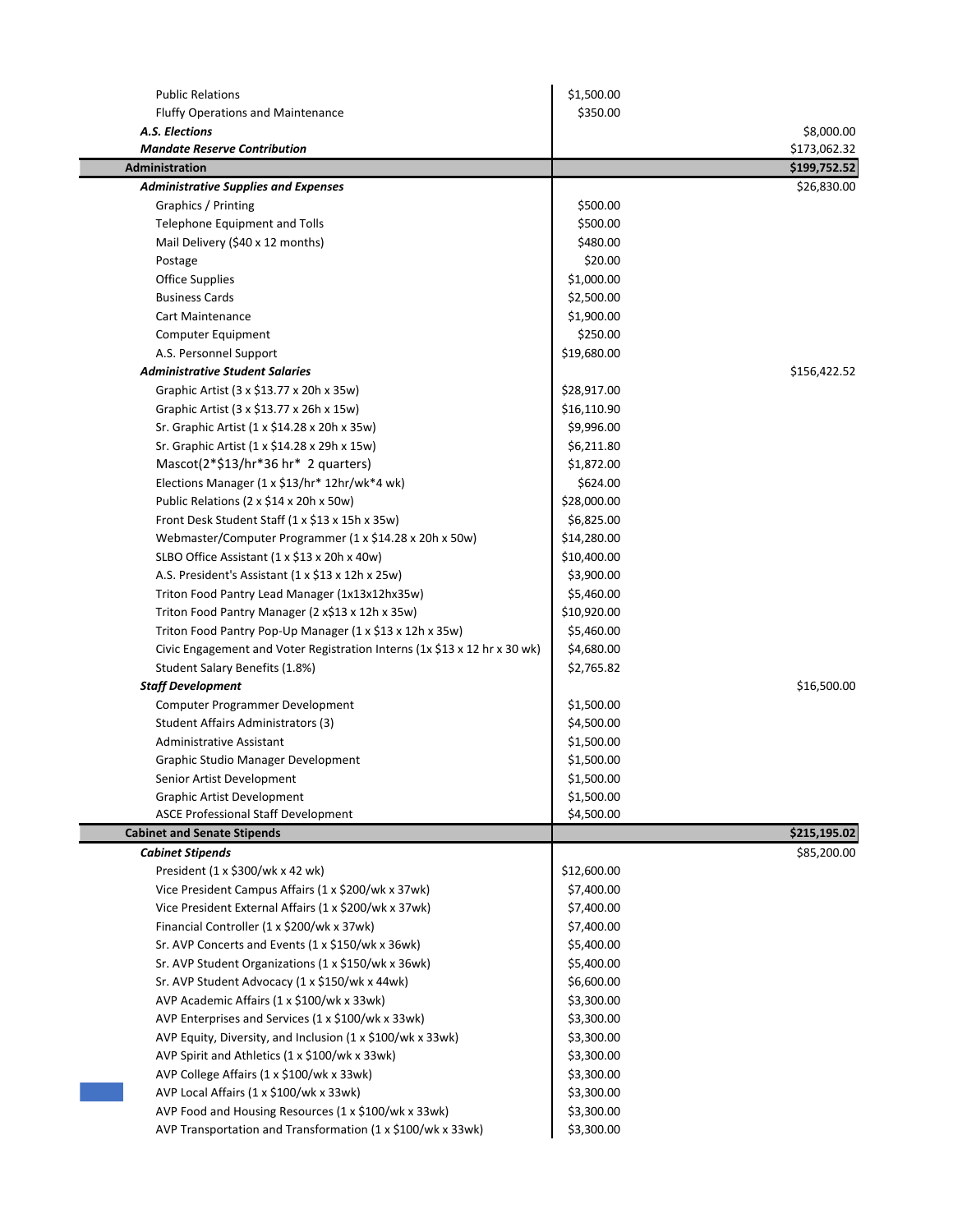| AVP Health and Wellness (1 x \$100/wk x 33wk)                  | \$3,300.00 |             |             |
|----------------------------------------------------------------|------------|-------------|-------------|
| AVP Environmental Justice Affairs (1 x \$100/wk x 33wk)        | \$3,300.00 |             |             |
| <b>Senate Stipends</b>                                         |            |             | \$19,200.00 |
| Campus-Wide Senator (5 x \$20/wk x 32wk)                       | \$3,200.00 |             |             |
| Arts and Humanities Senator (1 x \$20/wk x 32wk)               | \$640.00   |             |             |
| Social Sciences Senator (1 x \$20/wk x 32wk)                   | \$640.00   |             |             |
| Physical Sciences Senator (1 x \$20/wk x 32wk)                 | \$640.00   |             |             |
| Biological Sciences Senator (1 x \$20/wk x 32wk)               | \$640.00   |             |             |
| Engineer Senator (1 x \$20/wk x 32wk)                          | \$640.00   |             |             |
| International Senator (1 x \$20/wk x 32wk)                     | \$640.00   |             |             |
| Out-of-State Senator (1 x \$20/wk x 32wk)                      | \$640.00   |             |             |
| First Year Senator (2 x \$20/wk x 32wk)                        | \$1,280.00 |             |             |
| Transfer Senator (2 x \$20/wk x 32wk)                          | \$1,280.00 |             |             |
| Off-Campus Senator (2 x \$20/wk x 32wk)                        | \$1,280.00 |             |             |
| Revelle Senator (2 x \$20/wk x 32wk)                           | \$1,280.00 |             |             |
| Muir Senator (2 x \$20/wk x 32wk)                              | \$1,280.00 |             |             |
| Marshall Senators (2 x \$20/wk x 32wk)                         | \$1,280.00 |             |             |
| Warren Senators (2 x \$20/wk x 32wk)                           | \$1,280.00 |             |             |
| Roosevelt Senators (2 x \$20/wk x 32wk)                        | \$1,280.00 |             |             |
| Sixth Senators (2 x \$20/wk x 32wk)                            | \$1,280.00 |             |             |
| <b>Office Staff Stipends</b>                                   |            |             | \$84,740.00 |
| <b>ASCE Stipends</b>                                           |            | \$30,870.00 |             |
| Festivals Director (1 x \$100/wk x 35wk)                       | \$3,500.00 |             |             |
| Chief of Staff $(1 \times $60/wk \times 35 wk)$                | \$2,100.00 |             |             |
| Bear Garden Director (1 x \$100/wk x 35wk)                     | \$3,500.00 |             |             |
| Special Events Director (1 x \$100/wk x 35wk)                  | \$3,500.00 |             |             |
| Marketing Director (1 x \$100/wk x 35wk)                       | \$3,500.00 |             |             |
| Festivals Coordinators (2 x \$70/wk x 28wk)                    | \$3,920.00 |             |             |
| Special Events Coordinators (2 x \$60/wk x 28wk)               | \$3,360.00 |             |             |
| Sponsorship Director (1 x \$70/wk x 35wk)                      | \$2,450.00 |             |             |
| Bear Garden Coordinator (1 x \$60/wk x 28wk)                   | \$1,680.00 |             |             |
| Marketing Coordinators (2 x \$60/wk x 28wk)                    | \$3,360.00 |             |             |
| <b>VP External Stipends</b>                                    |            | \$11,190.00 |             |
| Chief of Staff $(1 \times $30/wk \times 25wk)$                 | \$1,500.00 |             |             |
| Legislative Director (1 x \$45/wk x 32wk)                      | \$1,350.00 |             |             |
| National Affairs Director (1 x \$45/wk x 30wk)                 | \$1,350.00 |             |             |
| State Affairs Director(1 x \$45/wk x 30wk)                     | \$1,350.00 |             |             |
| Campus Engagement Director(1 x \$45/wk x 30wk)                 | \$1,350.00 |             |             |
| Campus Organizing Director (1 x \$45/wk x 32wk)                | \$1,440.00 |             |             |
| Triton Lobby Corps Executive Director (1 x \$45/wk x 30wk)     | \$1,350.00 |             |             |
| Chief of Staff for Local Affairs (1x \$50/wk x 30wk)           | \$1,500.00 |             |             |
| <b>VP Campus Stipends</b>                                      |            | \$24,390.00 |             |
| A.S. Fellowship Directors (2 x \$50/wk x 30wk)                 | \$3,000.00 |             |             |
| Chief of Staff $(1 \times $50$ /wk $\times 28$ wk)             | \$1,400.00 |             |             |
| A.S. Record Officer (1 x \$40/wk x 30wk)                       | \$1,200.00 |             |             |
| Outreach Coordinator (1 x \$40/wk x 25 wks)                    | \$1,000.00 |             |             |
| A.S. Data Officer (1 x \$30/wk x 30wk)                         | \$900.00   |             |             |
| EDI Chief of Staff (1 x \$30/wk x 25wk)                        | \$750.00   |             |             |
| EDI Internal Relations Director (1 x \$30/wk x 25wk)           | \$750.00   |             |             |
| EJA Social Media and Marketing (1 x \$40/wk x 28wk)            | \$1,120.00 |             |             |
| EJA Intern (2 x \$30/wk x 28wk)                                | \$1,680.00 |             |             |
| EJA Outreach Intern (1 x \$40/wk x 28wk)                       | \$1,120.00 |             |             |
| EJA Chief of Staff (1 x \$45/wk x 28wk)                        | \$1,260.00 |             |             |
| Health and Wellness Advocates (6 x \$20/wk x 25wk)             | \$3,000.00 |             |             |
| Health and Wellness Marketing Coordinator (2 x \$20/wk x 25wk) | \$1,000.00 |             |             |
| Health and Wellness Director (3 x \$30/wk x 30wk)              | \$2,700.00 |             |             |
| Health and Wellness Chief of Staff (1 x \$50/wk x 30wk)        | \$1,500.00 |             |             |

I